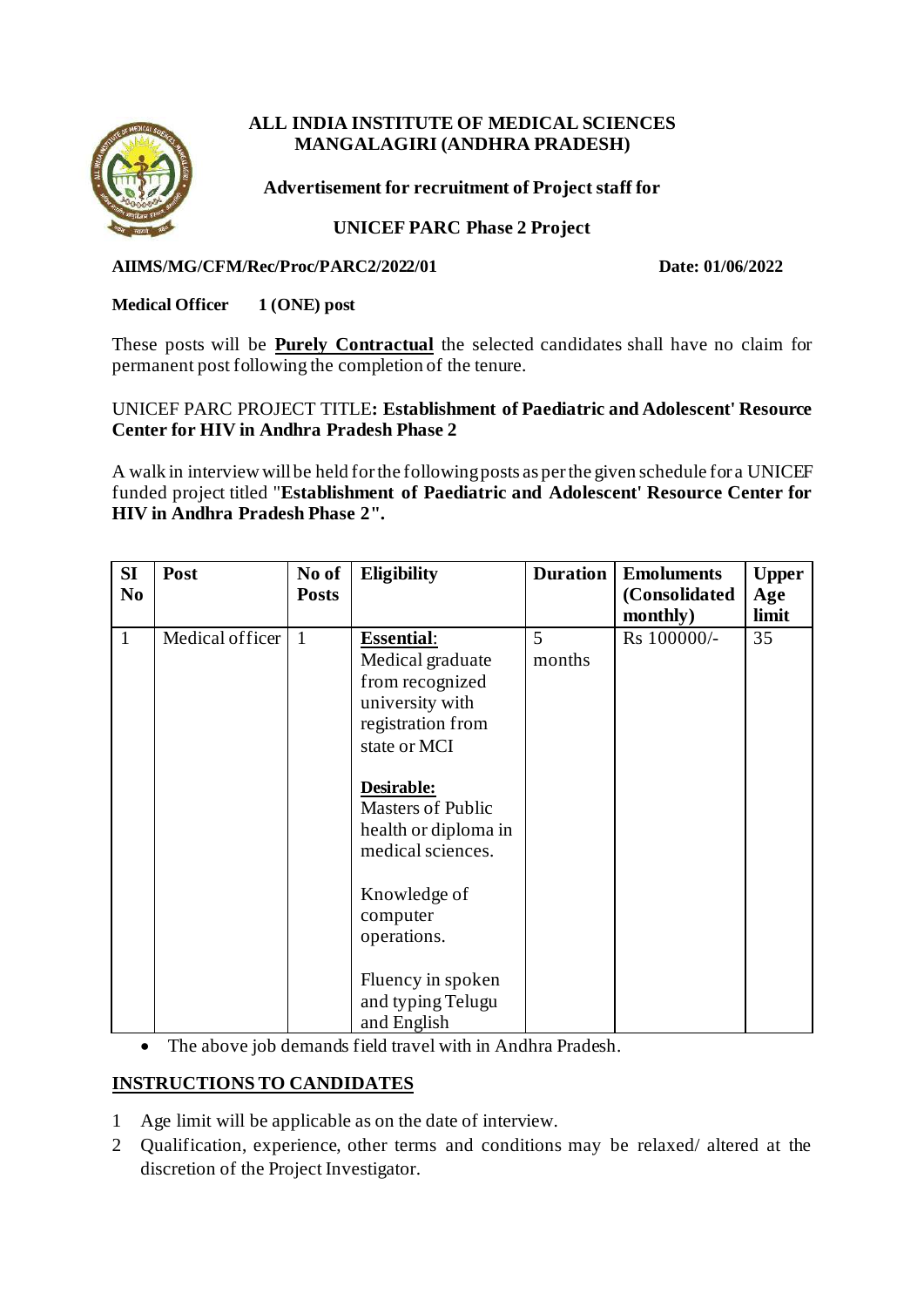- 3 Upper age limit may be relaxed as per Govt. of India rules.
- 4 The posts will be **Purely Contractual** for defined period or till the completion of the project whichever is earlier and the selected candidates shall have no claim for permanent post following the completion of the tenure.
- 5 Field visits will be required by the selected candidates and no additional remuneration will be paid for the same.
- 6 Written tests may be conducted if the number of candidates applied is more.
- 7 No TA/DA will be provided for attending the interview.
- 8 Part time engagement will not be allowed under the project.
- 9 Valid email id and mobile number is compulsory.
- 10 No other allowance/ facilities other than consolidated salary shall be extended.
- 11 Submission of wrong or false information during the process of selection shall disqualify the candidature at any stage.
- 12 If performance of the appointee is not found satisfactory by the investigator, appointment can be terminated at any time without any notice.
- 13 The appointee may be relieved from the current job position, with one-month prior notice, failing to do so may be held responsible for paying one month salary.
- 14 All interested candidates must mail their updated CV on or before 17-Jun-2022, 5.00 PM to community.medicine@aiimsmangalagiri.edu.in

| SI.No | Post name      | Venue:       | Reporting     | Date & time    | Date of            |
|-------|----------------|--------------|---------------|----------------|--------------------|
|       |                |              | time for      | for            | walk-in            |
|       |                |              | registrations | Documents      | interview          |
|       |                |              |               | verification & |                    |
|       |                |              |               | Registration   |                    |
|       | <b>Medical</b> | Medical      | 8.00 am       | 18 June 2022   | 18 June            |
|       | <b>Officer</b> | College,     |               | 9.00 to 10.00  | 2022               |
|       |                | <b>AIIMS</b> |               | am             | $10.00$ am to      |
|       |                | Mangalagiri  |               |                | $01.00 \text{ pm}$ |

15 The provisional schedule is given below:

- 16 Candidates reporting after 11.00am will not be permitted for registration, documents Verification and walk-interview.
- 17 Please come prepared to stay one more day after the schedule date, in case, schedule overruns.
- 18 Please make your own arrangements at your cost for your stay in for attending the walkin interview, during the period.
- 19 No enquiries in this regard, whatever may be will be entertained.
- 20 Please visit AIIMS Mangalagiri website www.aiimsmangalagiri.edu.in regularly for updates, if any.
- 21 Candidates are advised to follow the COVID-l9 guidelines released by Government of India/State Governments, while attending the interview.
- 22 The candidates submitting CV for the above contractual posts are instructed to register for the document's verification/ walk-in-interview as per the schedule given above.